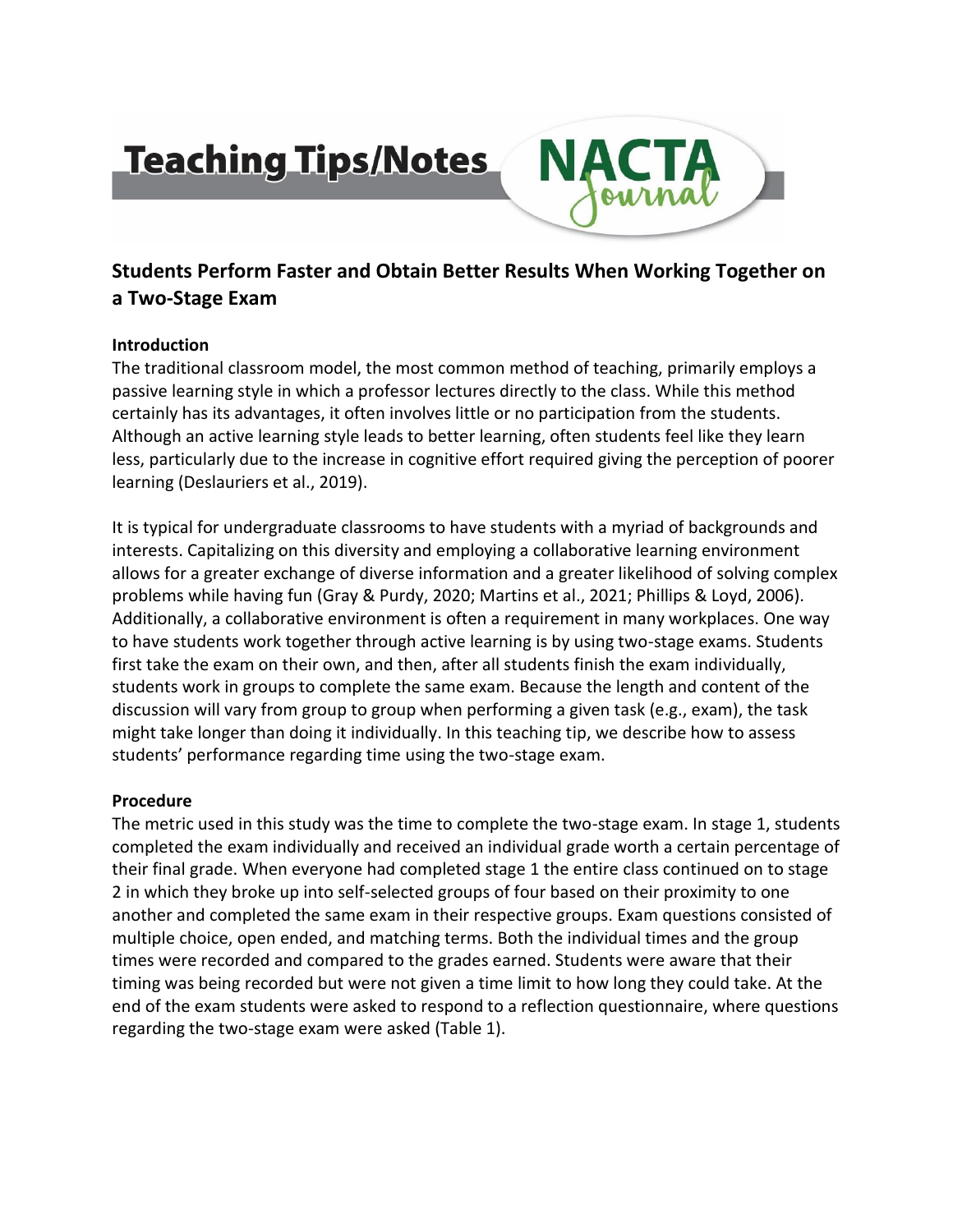| Question<br>number | Question                                                                                                                 |
|--------------------|--------------------------------------------------------------------------------------------------------------------------|
| 1                  | What did you think about doing the test individually as compared to in a<br>group?                                       |
| $\overline{2}$     | Did you learn anything from your colleagues that was not clear before or did<br>you already know the topic?              |
| 3                  | Did you find it faster to do the test in a group than by yourself? If yes, why? If<br>no, why?                           |
| 4                  | Did you find it easy to collaborate with your peers? If yes, why? If no, why?                                            |
| 5                  | Were there any problems when doing the test in groups? Please explain your<br>answer.                                    |
| 6                  | Did any of the questions you created show up on the test? If yes, do you<br>think you remembered the answer?             |
| 7                  | Explain why you agree or disagree with the following statement: Creating<br>questions helped me to learn the subject.    |
| 8                  | Do you have any preference regarding answering quiz questions made by<br>your peers as compared to your instructor? Why? |
| 9                  | Do you have any preference between Biology or History? Do you like one<br>better than the other?                         |
| 10                 | Any additional comments?                                                                                                 |

**Table 1**. Open-ended questions employed in the reflection in this two-stage exam study.

This was a lower-level course, containing a mixture of all student levels (freshman to senior), across diverse majors. All activities conducted did not revolve around a specific field. All activities conducted in this research were approved by the Institutional Review Board of the University of Florida, with the service survey number IRB202100054. For the statistical analysis, Pearson's correlation coefficients (r) can be applied to evaluate the strengths of the